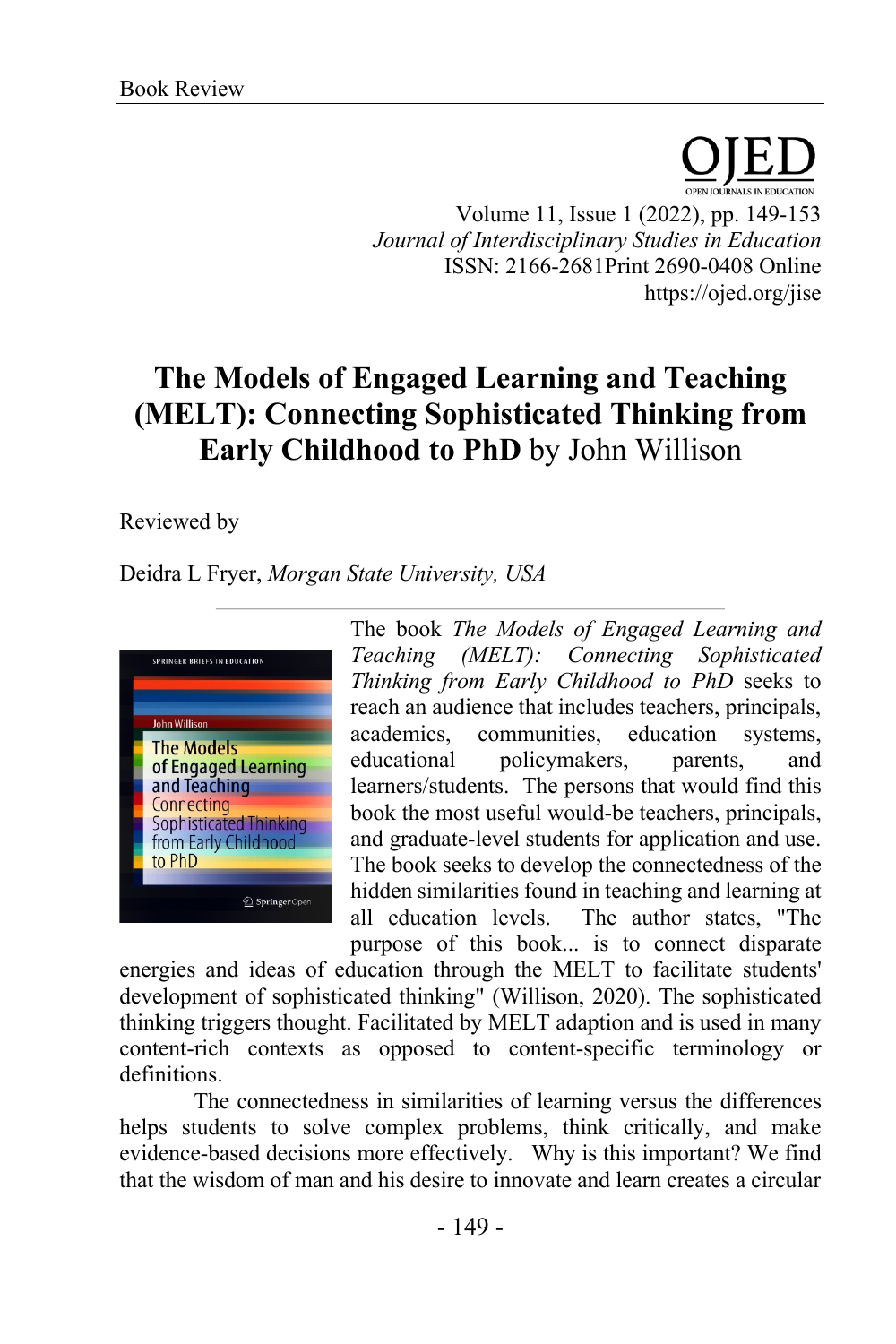system which, in some cases, creates new problems which again need solving through innovation. The MELT provides a way to gather and connect educational ideas and energies that may help us to break out of the vicious circle of innovative solutions that causes more problems.

Because we teach students in silos of distinct content subjects with little to no connectedness, especially in the United States of America, most fail to think critically about broadly connected issues in their education. Many educators believe a more integrated curriculum and teaching would be highly beneficial to student learning, but the existing education structures create barriers for change. MELT is frequently put into action to help students understand their sophisticated thinking and see more clearly the purpose of their education that necessarily revolves around the further development of that thinking. It is not easy for teachers to have or develop a sense of purpose for students that goes beyond the immediacy of daily lessons to the big picture, mainly when the teacher is limited to a single content-area knowledge.

The main ideas found in the seven chapters of this informative teaching and learning resource book presents the MELT model sequentially. The seven chapters specify the seven core components of the MELT Model. Those components are the six learning processes or facets found in the Model and learning autonomy. The author also integrates the seven thinking questions of the Model as the title of each chapter. MELT is a thinking routine; it is the implementation of thinking strategies that students have learned to use. They are most effective when the students use the thinking strategies so often that they become second nature to them. Students respond to or initiate their direction and clarify it while considering ethical, cultural, social, and team (ECST) issues.

When presenting learning content and learning through delving in mutually exclusive ways in MELT, they belong to the same continuum of learning autonomy. Rather than conflicting with each other, they are complementary. While this book has emphasized learning autonomy, teachers themselves need to model different levels of autonomy. Autonomy and ownership are crucial dimensions for teachers because MELT only works when educators make the models their own.

Chapter 1 What is our purpose? It provides the purpose of the book and defines the seven core components of the Model. MELT comprises the six facets of sophisticated thinking elaborated along a continuum of learning autonomy. As detailed below, each facet consists of names made of active verb couplets, the affective adjective, and a matching question. They are as follows: 1. Embark & Clarify – Curious – What is the purpose? 2. Find & Generate – Determined – What do we need/ What will we use? 3. Evaluate  $\&$ Reflect – Discerning – What do we Trust? 4. Organize  $\&$  Manage -Harmonizing – How do we arrange? 5. Analyze & Synthesize – Creative –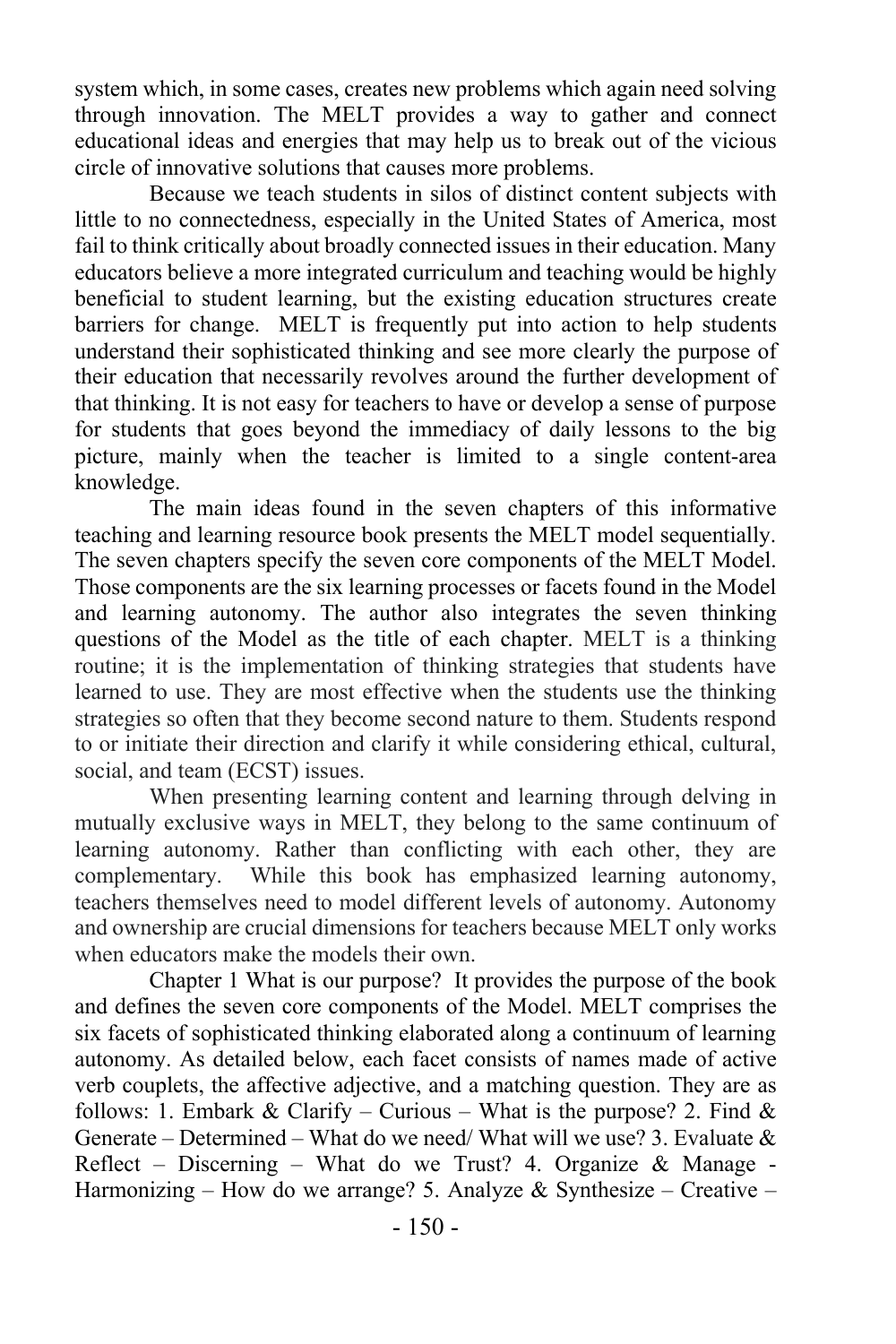What does it mean? 6. Communicate  $&$  Apply – Constructive – How do we relate? The facets are processes that cannot act independently, and they are wholly dependent on the educator's ability to understand the learning they are facilitating in the adoption of the facet. As part of the interconnectedness of the spectrum of learning from primary school to Ph.D. level, the facets are connectable skills relative to transferable skills.

Chapter 2 asks the question, what will we use, in light of our educational purposes? It provides the foundational education literature that informs the MELT. This foundation is descriptive, and it provides a conceptual framework, but it does not rise to a theoretical framework. Students find information and tools and generate data/ideas using appropriate methodologies.

Chapter 3 question is how do we arrange? It provides examples of teachers using MELT to organize and prompt more sophisticated thinking across the education trajectory. MELT is applicable across many contexts, and there are many models across educational levels. The book also incorporates links to its MELT website that provides tools and examples of worksheet modeling MELT at the various educational levels. Students evaluate the credibility of sources, information, data, and ideas and, through reflection, make their learning processes visible.

Chapter 4 asks, what do we trust? Denotes the productive tensions between competing theories as to the underpinning of MELT and designates their place on the learning autonomy continuum to arouse awareness of choice. This chapter discusses the three theoretical orientations of learning: Objectivism. Social Construction and Personal Construction. Objectivism becomes a metaphorical perspective or reference point from which to view learning, not as the correct way to perceive learning. The book treats the three theories as points of reference that compete in the MELT, rather than places from which to stand and capture insights into educational processes. Students organize information and data to reveal patterns/themes and manage teams and processes.

Chapter 5 What does it mean? Considers contemporary learning theories and details what they mean for educational practice and teachers action research examining MELT. This chapter shows explicitly the connections between four contemporary and sometimes direct opposition learning theories. The four conceptualizations are 1. Meyers and Land's Threshold Concepts, 2. Sweller's Cognitive Load Theory, 3. Siemen's Connectivism 4 and Schon's reflective practitioner. The book suggests complementary treatment of educational theories rather than competition to facilitate sophisticated thinking. Students analyze information/data critically and synthesize new knowledge to produce coherent individual/team understandings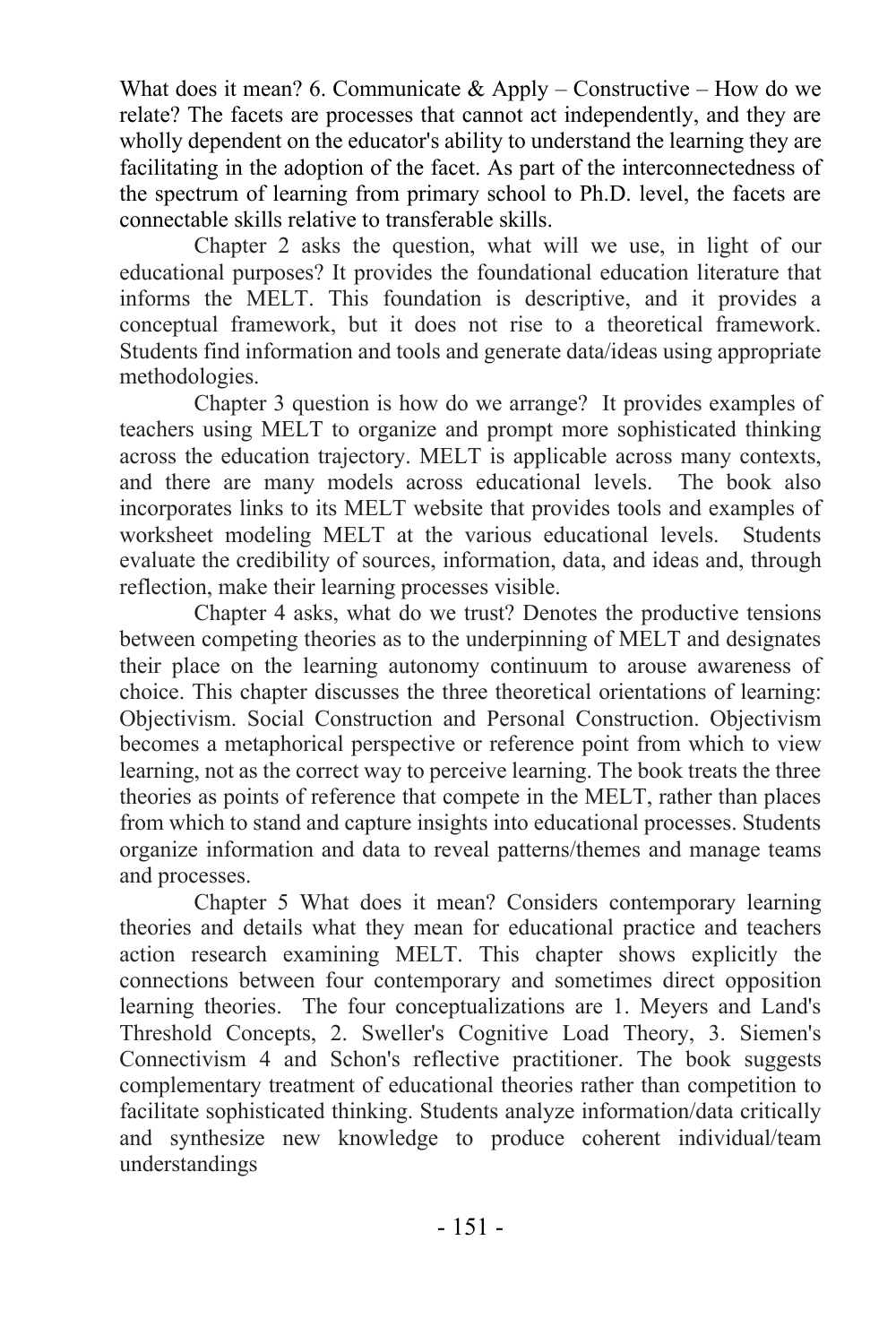Chapter 6 asks how they relate? It considers humanity its relationship to itself and the planet in that man is on a potentially destructive trajectory in his problem-solving. The book suggests that MELT could be a valuable part of the solution that does not cause more societal detrimental problems. Students apply their understanding and discuss, listen, write, perform, respond to feedback, and present processes, knowledge, and implications while heeding ethical, cultural, social, and team (ECST) issues and audience needs.

The last chapter asks how much guidance? It tackles the issue of how much scaffolding is needed for student learning, using MELT's consideration of learning autonomy. Autonomy in MELT closely connected to ownership is a relationship word of teaching and learning. It asserts that sophisticated thinking and learning are messy; they are spirals; they are recursive and tend to be anything but directly sequenced. Learning autonomy, as defined by Leslie Dickerson, "is a situation in which the learner is totally responsible for all the decisions concerned with learning and the implementation of those decisions." (Dickinson, 1994). A continuum provides for low autonomy where student learning responsibility is very low (emulate), and teaching responsibility is very high to student learning responsibility very high (improvise), and the teaching responsibility is very low. The continuum of learning autonomy is the how of learning. Teaching is the development of the facets. It is the educator's implementation of the sophisticated thinking process and how it is scaffolded and developed for her unique set of learners so that they understand their engagement in the learning process. MELT suggests that the learning environments needed for a promising future are ones in which every point provides value on the learning autonomy continuum.

The strength of this book is that it uses narratives, metaphors, and analogies to convey its message. It incorporates a cartoon to help engage the reader and focus their thinking before delving into the heavy concepts found in the text. And it includes comparatives of various levels of the Model-based on different narratives, including the development and utilization of the facets at every level. A weakness of the book is that it tries to do too much in one book. The website is needed to provide further support for this weakness.

## **REFERENCES**

- Dickinson, L. (1994). Preparing learners: toolkit requirements for preparing/orienting learners. *Self-Access and the Adult Language Learner*, 39-49.
- Fear, F. A., Bawden, R. J., Rosaen, C. L., & Foster-Fishman, P. G. (2002). A Model of Engaged Learning: Frames of Reference and Scholarly Underpinnings. *Journal of Higher Education Outreach and Engagement Volume 7, Number 3, Volume 7*(Number 3), 55.